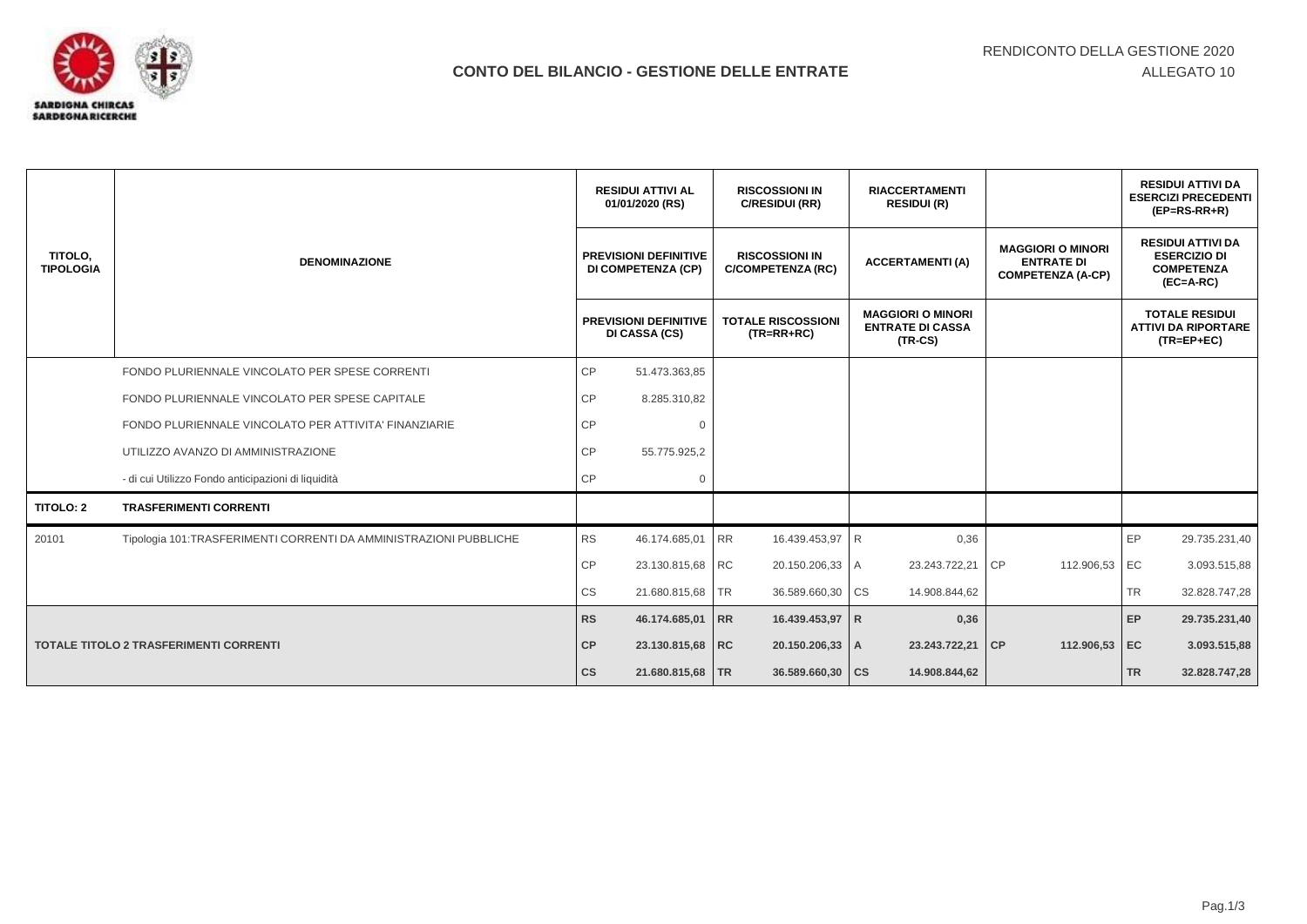

|                                         |                                                                                                 | <b>RESIDUI ATTIVI AL</b><br>01/01/2020 (RS)        | <b>RISCOSSIONI IN</b><br>C/RESIDUI (RR)           | <b>RIACCERTAMENTI</b><br><b>RESIDUI (R)</b>                      |                                                                           | <b>RESIDUI ATTIVI DA</b><br><b>ESERCIZI PRECEDENTI</b><br>$(EP=RS-RR+R)$            |  |
|-----------------------------------------|-------------------------------------------------------------------------------------------------|----------------------------------------------------|---------------------------------------------------|------------------------------------------------------------------|---------------------------------------------------------------------------|-------------------------------------------------------------------------------------|--|
| TITOLO,<br><b>TIPOLOGIA</b>             | <b>DENOMINAZIONE</b>                                                                            | <b>PREVISIONI DEFINITIVE</b><br>DI COMPETENZA (CP) | <b>RISCOSSIONI IN</b><br><b>C/COMPETENZA (RC)</b> | <b>ACCERTAMENTI (A)</b>                                          | <b>MAGGIORI O MINORI</b><br><b>ENTRATE DI</b><br><b>COMPETENZA (A-CP)</b> | <b>RESIDUI ATTIVI DA</b><br><b>ESERCIZIO DI</b><br><b>COMPETENZA</b><br>$(EC=A-RC)$ |  |
|                                         |                                                                                                 | <b>PREVISIONI DEFINITIVE</b><br>DI CASSA (CS)      | <b>TOTALE RISCOSSIONI</b><br>$(TR = RR + RC)$     | <b>MAGGIORI O MINORI</b><br><b>ENTRATE DI CASSA</b><br>$(TR-CS)$ |                                                                           | <b>TOTALE RESIDUI</b><br><b>ATTIVI DA RIPORTARE</b><br>$(TR = EP + EC)$             |  |
| TITOLO: 3                               | <b>ENTRATE EXTRATRIBUTARIE</b>                                                                  |                                                    |                                                   |                                                                  |                                                                           |                                                                                     |  |
| 30100                                   | Tipologia 100: VENDITA DI BENI E SERVIZI E PROVENTI DERIVANTI DALLA<br><b>GESTIONE DEI BENI</b> | <b>RS</b><br>282.227,05                            | <b>RR</b><br>38.174,61                            | R<br>$-151.806,22$                                               |                                                                           | EP<br>92.246,22                                                                     |  |
|                                         |                                                                                                 | <b>CP</b><br>445.000,00                            | <b>RC</b><br>127.472,32 A                         | 384.755,67                                                       | CP<br>$-60.244,33$                                                        | EC<br>257.283,35                                                                    |  |
|                                         |                                                                                                 | <b>CS</b><br>445.000,00                            | <b>TR</b><br>165.646,93 CS                        | $-279.353.07$                                                    |                                                                           | <b>TR</b><br>349.529,57                                                             |  |
| 30300                                   | Tipologia 300: INTERESSI ATTIVI                                                                 | <b>RS</b><br>6.002,67                              | RR<br>550,08 R                                    | $-5.120,23$                                                      |                                                                           | EP<br>332,36                                                                        |  |
|                                         |                                                                                                 | <b>CP</b><br>50.000,00                             | <b>RC</b><br>808,14 A                             | 808,14                                                           | <b>CP</b><br>$-49.191,86$                                                 | EC<br>0,00                                                                          |  |
|                                         |                                                                                                 | CS<br>50.000,00                                    | <b>TR</b><br>1.358,22 CS                          | $-48.641,78$                                                     |                                                                           | <b>TR</b><br>332,36                                                                 |  |
| 30500                                   | Tipologia 500:RIMBORSI E ALTRE ENTRATE CORRENTI                                                 | <b>RS</b><br>151.697,73                            | <b>RR</b><br>$0,00$ R                             | $-1.622,09$                                                      |                                                                           | EP<br>150.075,64                                                                    |  |
|                                         |                                                                                                 | CP<br>0,00                                         | <b>RC</b><br>80.562,22 A                          | 232.025,01                                                       | CP<br>232.025,01                                                          | EC<br>151.462,79                                                                    |  |
|                                         |                                                                                                 | CS<br>0,00                                         | 80.562,22 CS<br><b>TR</b>                         | 80.562,22                                                        |                                                                           | TR<br>301.538,43                                                                    |  |
| TOTALE TITOLO 3 ENTRATE EXTRATRIBUTARIE |                                                                                                 | <b>RS</b><br>439.927,45 RR                         | 38.724,69                                         | $\mathsf{R}$<br>$-158.548,54$                                    |                                                                           | EP<br>242.654,22                                                                    |  |
|                                         |                                                                                                 | CP<br>495.000,00                                   | 208.842,68 A<br><b>RC</b>                         | 617.588,82                                                       | 122.588,82<br>CP                                                          | EC<br>408.746,14                                                                    |  |
|                                         |                                                                                                 | $\mathsf{cs}$<br>495.000,00 TR                     | 247.567,37 CS                                     | $-247.432,63$                                                    |                                                                           | <b>TR</b><br>651.400,36                                                             |  |